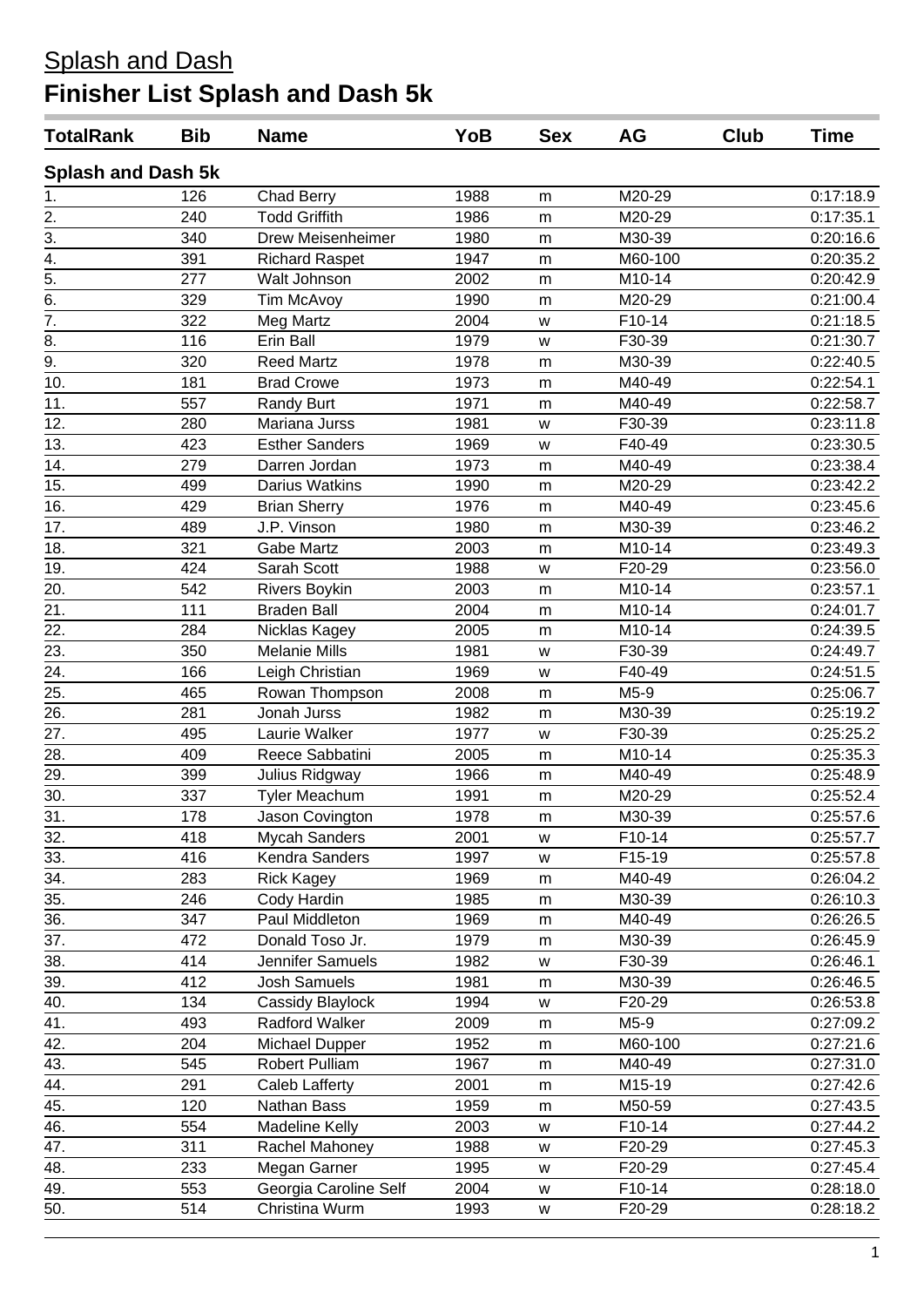#### Splash and Dash **Finisher List Splash and Dash 5k**

| <b>TotalRank</b>  | <b>Bib</b> | <b>Name</b>              | YoB  | <b>Sex</b> | <b>AG</b> | Club | Time      |
|-------------------|------------|--------------------------|------|------------|-----------|------|-----------|
| 51.               | 503        | Beth Whittington         | 1985 | W          | F30-39    |      | 0:28:33.0 |
| 52.               | 144        | <b>Catherine Bridges</b> | 1974 | W          | F40-49    |      | 0:28:36.2 |
| 53.               | 205        | Gerald Dye               | 1946 | m          | M60-100   |      | 0:28:39.2 |
| $\overline{54}$ . | 307        | Will MacKenzie           | 1984 | m          | M30-39    |      | 0:28:52.8 |
| 55.               | 376        | Patti Pearson            | 1960 | W          | F50-59    |      | 0:28:54.8 |
| 56.               | 179        | <b>Kelly Crockett</b>    | 1962 | W          | F50-59    |      | 0:28:55.4 |
| 57.               | 244        | <b>Ben Hailey</b>        | 1978 | m          | M30-39    |      | 0:29:05.7 |
| $\overline{58}$ . | 150        | Norah Bruce              | 2005 | W          | F10-14    |      | 0:29:06.4 |
| $\overline{59}$ . | 375        | <b>Jack Pearson</b>      | 1959 | m          | M50-59    |      | 0:29:09.1 |
| 60.               | 250        | Andrew Hazelton          | 1989 | m          | M20-29    |      | 0:29:11.4 |
| 61.               | 165        | <b>Michael Cherry</b>    | 1987 | ${\sf m}$  | M20-29    |      | 0:29:20.5 |
| 62.               | 433        | Scott Shipman            | 1966 | m          | M40-49    |      | 0:29:23.3 |
| 63.               | 345        | <b>Micah Messersmith</b> | 1981 | ${\sf m}$  | M30-39    |      | 0:29:38.5 |
| 64.               | 420        | <b>Hannah Sanders</b>    | 2005 | W          | F10-14    |      | 0:29:40.2 |
| 65.               | 290        | Tonya Knight             | 1985 | W          | F30-39    |      | 0:29:41.4 |
| 66.               | 411        | <b>Charlie Samuels</b>   | 2007 | ${\sf m}$  | M5-9      |      | 0:29:42.4 |
| 67.               | 419        | <b>Raychel Sanders</b>   | 2003 | W          | F10-14    |      | 0:29:43.9 |
| 68.               | 344        | <b>Haley Messersmith</b> | 1983 | W          | F30-39    |      | 0:29:43.9 |
| 69.               | 473        | <b>Catarina Townes</b>   | 1982 | W          | F30-39    |      | 0:29:44.1 |
| 70.               | 415        | <b>Myriam Sanders</b>    | 1997 | W          | F15-19    |      | 0:29:45.2 |
| 71.               | 417        | <b>Eryn Sanders</b>      | 2000 | W          | F15-19    |      | 0:29:45.7 |
| 72.               | 366        | Mike O'Dell              | 1964 | m          | M50-59    |      | 0:29:46.4 |
| 73.               | 434        | Wells Shipman            | 2006 | m          | M5-9      |      | 0:29:50.6 |
| 74.               | 464        | <b>Blake Thompson</b>    | 1974 | m          | M40-49    |      | 0:29:58.1 |
| 75.               | 299        | Mary Leary               | 1963 | W          | F50-59    |      | 0:30:06.7 |
| 76.               | 182        | Mary Martha Crowe        | 1977 | W          | F30-39    |      | 0:30:10.3 |
| 77.               | 212        | <b>Andrew Edwards</b>    | 1985 | m          | M30-39    |      | 0:30:15.7 |
| $\overline{78}$ . | 528        | <b>Rachel Gossett</b>    | 1978 | W          | F30-39    |      | 0:30:25.3 |
| 79.               | 529        | Justin Niedzwecki        | 1976 | m          | M30-39    |      | 0:30:25.5 |
| 80.               | 564        | Laura Martin             | 1982 | W          | F30-39    |      | 0:30:33.0 |
| 81.               | 466        | Ella Thompson            | 2004 | W          | F10-14    |      | 0:30:35.5 |
| $\overline{82}$ . | 538        | <b>Robert Roberston</b>  | 2006 | m          | M5-9      |      | 0:30:46.1 |
| 83.               | 479        | Darrick Vanderford       | 1971 | m          | M40-49    |      | 0:30:52.5 |
| 84.               | 525        | Jacob Tulchinsky         | 2005 | m          | M10-14    |      | 0:30:57.9 |
| 85.               | 530        | William Dean             | 1994 | m          | M20-29    |      | 0:30:58.9 |
| 86.               | 177        | <b>Alex Cortes</b>       | 1989 | m          | M20-29    |      | 0:31:00.0 |
| 87.               | 228        | <b>Patrick Fuller</b>    | 1973 | m          | M40-49    |      | 0:31:01.3 |
| 88.               | 148        | Anne Britt               | 1977 | W          | F30-39    |      | 0:31:08.4 |
| 89.               | 492        | Ava Taylor Walker        | 2006 | W          | F5-9      |      | 0:31:12.4 |
| 90.               | 155        | melissa burrell          | 1958 | W          | F50-59    |      | 0:31:30.2 |
| $\overline{91}$ . | 252        | Mia Helsel               | 2004 | W          | F10-14    |      | 0:31:39.2 |
| 92.               | 110        | Nichole Baker            | 1981 | W          | F30-39    |      | 0:31:54.7 |
| 93.               | 154        | Meaghin Burke            | 1978 | W          | F30-39    |      | 0:32:08.1 |
| 94.               | 151        | <b>Elliot Bruce</b>      | 2007 | m          | M5-9      |      | 0:32:18.9 |
| 95.               | 331        | Mark McCauley            | 1988 | m          | M20-29    |      | 0:32:20.6 |
| 96.               | 330        | <b>Emily McCauley</b>    | 1988 | W          | F20-29    |      | 0:32:20.7 |
| 97.               | 467        | Quinn Thompson           | 2011 | m          | $M0-4$    |      | 0:32:28.6 |
| 98.               | 103        | <b>Gates Allen</b>       | 2006 | m          | M10-14    |      | 0:32:45.4 |
| 99.               | 502        | Jill Westmoreland        | 1978 | W          | F30-39    |      | 0:32:52.1 |
| 100.              | 444        | Andrea Spencer           | 1973 | W          | F40-49    |      | 0:33:01.8 |
| 101.              | 403        | Jason Ritchie            | 1972 | m          | M40-49    |      | 0:33:06.1 |
| 102.              | 402        | Cody Ritchie             | 2012 | m          | $M0-4$    |      | 0:33:06.7 |
|                   |            |                          |      |            |           |      |           |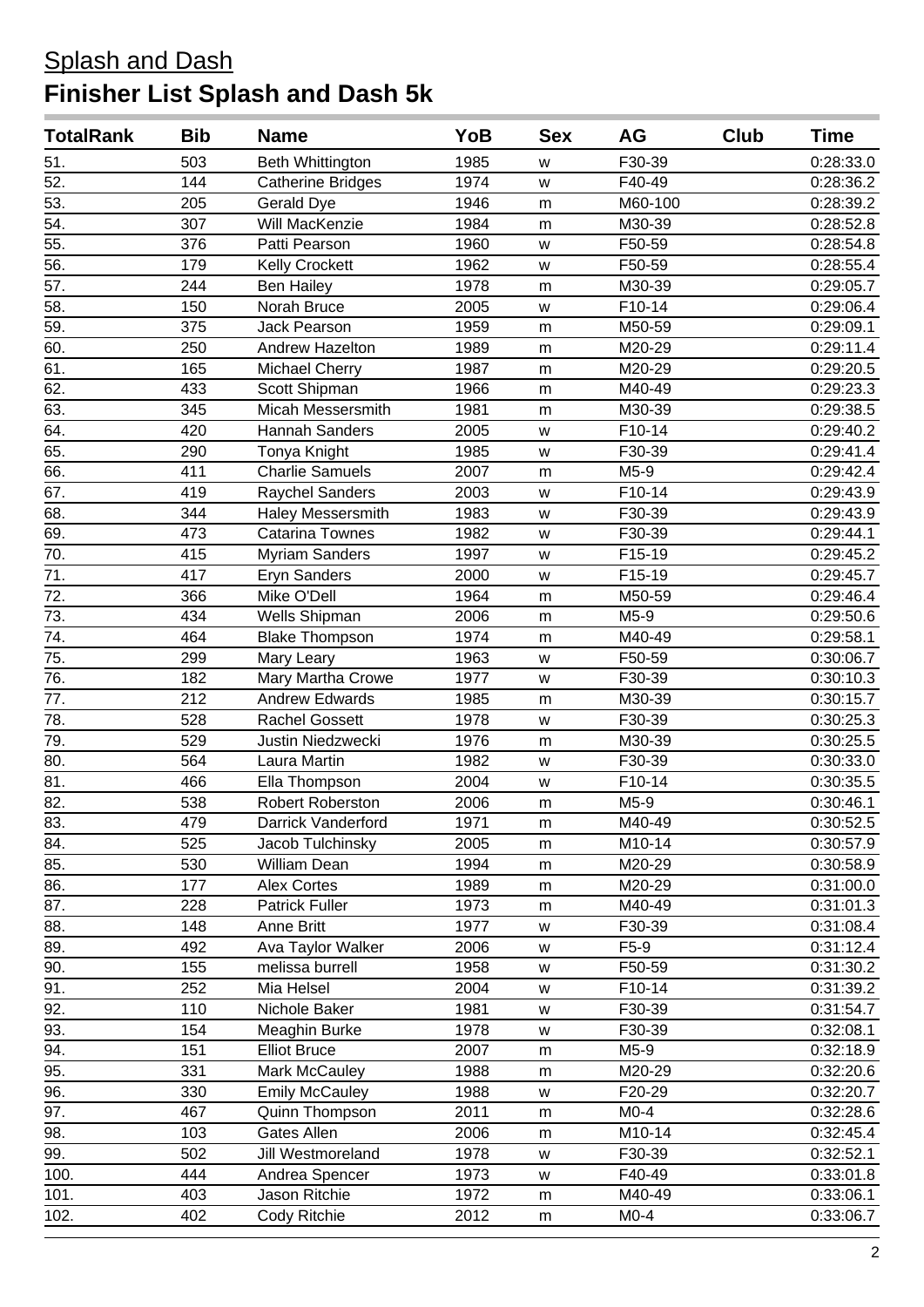| <b>TotalRank</b> | <b>Bib</b> | <b>Name</b>             | YoB  | <b>Sex</b> | AG      | Club | Time      |
|------------------|------------|-------------------------|------|------------|---------|------|-----------|
| 103.             | 198        | nathan d'mello          | 1977 | m          | M30-39  |      | 0:33:18.9 |
| 104.             | 161        | Kim Cassisa             | 1995 | W          | F20-29  |      | 0:33:30.8 |
| 105.             | 306        | Perry Lust              | 1965 | m          | M50-59  |      | 0:33:31.6 |
| 106.             | 237        | Kelly Graeber           | 1975 | W          | F40-49  |      | 0:33:32.6 |
| 107.             | 474        | Nicole Trujillo         | 1984 | W          | F30-39  |      | 0:33:33.6 |
| 108.             | 310        | Philip Mahoney          | 1987 | m          | M20-29  |      | 0:33:34.3 |
| 109.             | 475        | Aaron Trujillo          | 1981 | m          | M30-39  |      | 0:33:34.5 |
| 110.             | 309        | Patrick Mahoney         | 1995 | m          | M20-29  |      | 0:33:35.5 |
| 111.             | 162        | Carolina Cassisa        | 2004 | W          | F10-14  |      | 0:33:45.2 |
| 112.             | 176        | <b>Kate Cortes</b>      | 1988 | W          | F20-29  |      | 0:33:49.1 |
| 113.             | 450        | Sylvia Stewart          | 1992 | W          | F20-29  |      | 0:33:49.4 |
| 114.             | 508        | Hannah Williams         | 2008 | W          | F5-9    |      | 0:33:50.3 |
| 115.             | 262        | Jessi Hotakainen        | 1985 | W          | F30-39  |      | 0:33:51.1 |
| 116.             | 253        | Maci Helsel             | 2007 | W          | F5-9    |      | 0:33:51.3 |
| 117.             | 251        | Lori Helsel             | 1976 | W          | F30-39  |      | 0:33:51.3 |
| 118.             | 392        | Kent Reece              | 1938 | m          | M60-100 |      | 0:33:52.0 |
| 119.             | 365        | Brenda O'Dell           | 1967 | W          | F40-49  |      | 0:33:55.9 |
| 120.             | 241        | Kimiko Griffith         | 1987 | W          | F20-29  |      | 0:34:02.4 |
| 121.             | 526        | Owen Tulchinsky         | 2010 | m          | M5-9    |      | 0:34:04.1 |
| 122.             | 292        | Anna Lafferty           | 2003 | W          | F10-14  |      | 0:34:06.3 |
| 123.             | 153        | <b>Wesley Bryant</b>    | 1977 | m          | M30-39  |      | 0:34:08.4 |
| 124.             | 211        | Kelly Edwards           | 1986 | W          | F20-29  |      | 0:34:26.8 |
| 125.             | 159        | Dennis Carty            | 1979 | m          | M30-39  |      | 0:34:35.2 |
| 126.             | 193        | <b>Gail Davis</b>       | 1963 | W          | F50-59  |      | 0:35:16.5 |
| 127.             | 107        | <b>Terri Atkinson</b>   | 1981 | W          | F30-39  |      | 0:35:18.7 |
| 128.             | 386        | <b>Elizabeth Rainey</b> | 1984 | W          | F30-39  |      | 0:35:24.6 |
| 129.             | 516        | Michael Young           | 1981 | m          | M30-39  |      | 0:35:28.2 |
| 130.             | 546        | Allie Horn              | 2004 | W          | F10-14  |      | 0:35:33.7 |
| 131.             | 358        | Rhianna Morgan          | 1992 | W          | F20-29  |      | 0:35:34.9 |
| 132.             | 505        | <b>Kristie Willett</b>  | 1970 | W          | F40-49  |      | 0:35:47.7 |
| 133.             | 437        | Kiger Sigh              | 1983 | m          | M30-39  |      | 0:35:52.8 |
| 134.             | 436        | Sital Sigh              | 1987 | W          | F20-29  |      | 0:35:53.5 |
| 135.             | 476        | Aaron Trujillo III      | 2004 | m          | M10-14  |      | 0:35:54.1 |
| 136.             | 547        | Tom Horn                | 1971 | m          | M40-49  |      | 0:35:58.6 |
| 137.             | 136        | William Bolton          | 1944 | m          | M60-100 |      | 0:35:59.5 |
| 138.             | 169        | Kathryn Clark           | 1979 | W          | F30-39  |      | 0:35:59.8 |
| 139.             | 373        | Alexander Parshikov     | 2006 | m          | M5-9    |      | 0:36:08.3 |
| 140.             | 135        | Jackie Blue             | 1959 | W          | F50-59  |      | 0:36:25.0 |
| 141.             | 452        | <b>ADRIAN STRONG</b>    | 1978 | m          | M30-39  |      | 0:36:25.9 |
| 142.             | 188        | <b>Braxton Davis</b>    | 2005 | W          | F10-14  |      | 0:36:26.5 |
| 143.             | 190        | Jimmy Davis             | 1985 | W          | F30-39  |      | 0:36:28.0 |
| 144.             | 157        | Wendy Carmean           | 1975 | W          | F40-49  |      | 0:36:44.6 |
| 145.             | 235        | Angie Getz              | 1987 | W          | F20-29  |      | 0:36:51.1 |
| 146.             | 555        | <b>Alice Ricks</b>      | 1979 | w          | F30-39  |      | 0:36:53.0 |
| 147.             | 239        | <b>Hayley Gregory</b>   | 1990 | W          | F20-29  |      | 0:37:06.6 |
| 148.             | 304        | Susan Loveall           | 1986 | W          | F20-29  |      | 0:37:06.6 |
| 149.             | 543        | Leyton Boykin           | 2005 | m          | M10-14  |      | 0:37:38.8 |
| 150.             | 137        | Deborah Bone            | 1978 | W          | F30-39  |      | 0:37:44.7 |
| 151.             | 556        | Gregorio Valdivia       | 1974 | m          | M40-49  |      | 0:37:46.1 |
| 152.             | 537        | Ray Robertson           | 1971 | m          | M40-49  |      | 0:37:57.9 |
| 153.             | 539        | Ryan Robertson          | 2007 | m          | M5-9    |      | 0:37:57.9 |
| 154.             | 325        | <b>Whitten Matthews</b> | 2008 | W          | F5-9    |      | 0:38:04.3 |
|                  |            |                         |      |            |         |      |           |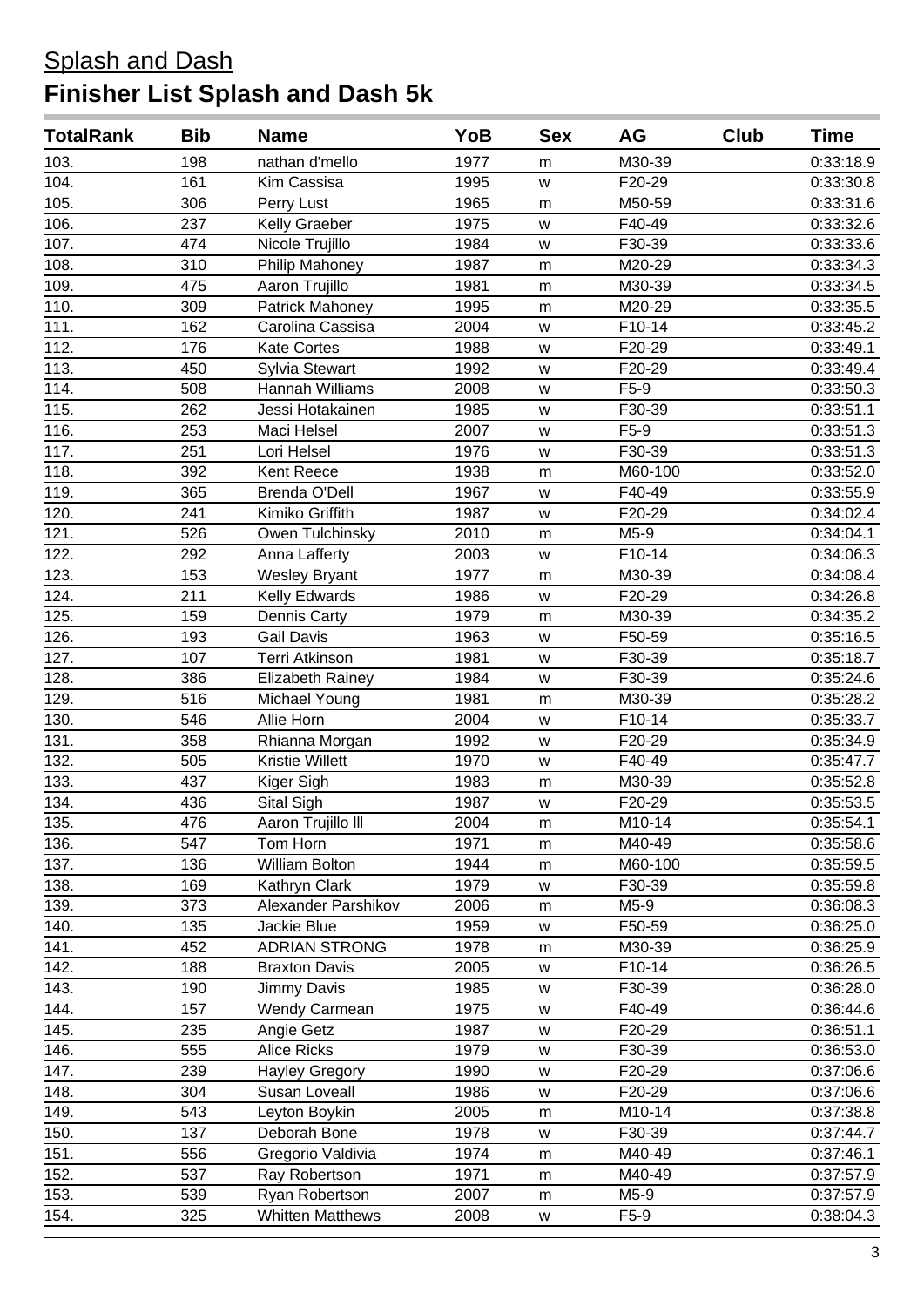| <b>TotalRank</b> | <b>Bib</b> | <b>Name</b>              | YoB  | <b>Sex</b> | <b>AG</b> | Club | <b>Time</b> |
|------------------|------------|--------------------------|------|------------|-----------|------|-------------|
| 155.             | 323        | <b>Audra Matthews</b>    | 1979 | W          | F30-39    |      | 0:38:09.9   |
| 156.             | 326        | <b>Thompson Matthews</b> | 2010 | m          | M5-9      |      | 0:38:12.4   |
| 157.             | 535        | Sneha Majumdar           | 2005 | W          | F10-14    |      | 0:38:16.3   |
| 158.             | 324        | <b>Marty Matthews</b>    | 1978 | m          | M30-39    |      | 0:38:17.8   |
| 159.             | 509        | taylor wilson            | 1978 | m          | M30-39    |      | 0:38:22.0   |
| 160.             | 511        | Peggie wilson            | 1977 | W          | F30-39    |      | 0:38:22.1   |
| 161.             | 510        | Gabriella Wilson         | 2010 | W          | F5-9      |      | 0:38:22.9   |
| 162.             | 249        | Kimberlee Hatter         | 1973 | W          | F40-49    |      | 0:38:25.3   |
| 163.             | 377        | <b>Valarie Peters</b>    | 1966 | W          | F40-49    |      | 0:38:27.2   |
| 164.             | 230        | <b>LYNDY FURR</b>        | 1991 | W          | F20-29    |      | 0:38:31.1   |
| 165.             | 147        | Rachel Bright            | 1985 | W          | F30-39    |      | 0:38:32.1   |
| 166.             | 563        | <b>Ainsley Bright</b>    | 2006 | W          | F5-9      |      | 0:38:32.6   |
| 167.             | 138        | <b>Adam Bowling</b>      | 2005 | m          | M10-14    |      | 0:38:58.6   |
| 168.             | 567        | <b>Jack Crane</b>        | 2003 | m          | M10-14    |      | 0:39:06.9   |
| 169.             | 396        | Robyn Reynolds           | 1975 | m          | M40-49    |      | 0:39:06.9   |
| 170.             | 395        | Kristin Reynolds         | 1982 | W          | F30-39    |      | 0:39:09.1   |
| 171.             | 164        | Kate Centellas           | 1979 | W          | F30-39    |      | 0:39:16.1   |
| 172.             | 359        | Carla Moyer              | 1976 | W          | F40-49    |      | 0:39:19.8   |
| 173.             | 404        | Adriana Rodriguez        | 1988 | W          | F20-29    |      | 0:39:21.7   |
| 174.             | 532        | Arseniy Parshikov        | 1986 | m          | M30-39    |      | 0:39:21.8   |
| 175.             | 531        | Asiel Rodriquez          | 2006 | m          | M5-9      |      | 0:39:22.5   |
| 176.             | 197        | Sherri DeLashmit         | 1960 | W          | F50-59    |      | 0:39:23.9   |
| 177.             | 552        | Shanitra Bowen           | 2001 | W          | F10-14    |      | 0:39:25.4   |
| 178.             | 394        | Audra Rester             | 1972 | W          | F40-49    |      | 0:39:26.0   |
| 179.             | 559        | Haidyn Parker            | 2007 | W          | F5-9      |      | 0:39:27.4   |
| 180.             | 550        | Amya Franklin            | 2002 | W          | F10-14    |      | 0:39:32.5   |
| 181.             | 327        | <b>Carmen Mattox</b>     | 1974 | W          | F40-49    |      | 0:39:35.2   |
| 182.             | 108        | Toni Avant               | 1964 | W          | F50-59    |      | 0:40:15.5   |
| 183.             | 558        | Michah Parker            | 2010 | m          | M5-9      |      | 0:40:17.9   |
| 184.             | 372        | <b>Brooke Parker</b>     | 1980 | W          | F30-39    |      | 0:40:18.2   |
| 185.             | 346        | Katie Meyer              | 1990 | W          | F20-29    |      | 0:40:34.9   |
| 186.             | 541        | Destiny Pittman          | 1992 | W          | F20-29    |      | 0:40:48.6   |
| 187.             | 282        | <b>Beverly Kagey</b>     | 1978 | w          | F30-39    |      | 0:41:13.2   |
| 188.             | 534        | Ria Contractor           | 2004 | w          | F10-14    |      | 0:42:02.8   |
| 189.             | 507        | Noah Williams            | 2005 | W          | F10-14    |      | 0:42:06.2   |
| 190.             | 506        | <b>Casey Williams</b>    | 1978 | W          | F30-39    |      | 0:42:06.3   |
| 191.             | 132        | Jake Blair               | 2001 | m          | M15-19    |      | 0:42:34.5   |
| 192.             | 131        | Jeff Blair               | 1974 | m          | M40-49    |      | 0:42:39.9   |
| 193.             | 533        | Sandra Clark             | 1974 | W          | F40-49    |      | 0:43:00.7   |
| 194.             | 167        | Sloane Clark             | 2005 | W          | F10-14    |      | 0:43:04.5   |
| 195.             | 194        | Laura Dean               | 1993 | W          | F20-29    |      | 0:43:25.2   |
| 196.             | 115        | Sarah Ball               | 1986 | W          | F20-29    |      | 0:43:48.8   |
| 197.             | 218        | <b>Teresa Faust</b>      | 1979 | W          | F30-39    |      | 0:43:48.9   |
| 198.             | 370        | Daniel Owens             | 1977 | m          | M30-39    |      | 0:43:51.9   |
| 199.             | 369        | Melissa Owens            | 1976 | W          | F30-39    |      | 0:43:52.0   |
| 200.             | 487        | SARAH vega               | 2005 | W          | F10-14    |      | 0:44:09.5   |
| 201.             | 462        | Landon Theobald          | 2009 | m          | M5-9      |      | 0:44:10.3   |
| 202.             | 544        | Sean Andrews             | 2005 | m          | M10-14    |      | 0:44:12.7   |
| 203.             | 295        | Molly Lambert            | 1991 | W          | F20-29    |      | 0:44:13.2   |
| 204.             | 470        | <b>Heather Todd</b>      | 1992 | W          | F20-29    |      | 0:44:13.4   |
| 205.             | 463        | David Theobald           | 1965 | m          | M50-59    |      | 0:44:13.7   |
| 206.             | 189        | Shannon Davis            | 1985 | w          | F30-39    |      | 0:44:36.3   |
|                  |            |                          |      |            |           |      |             |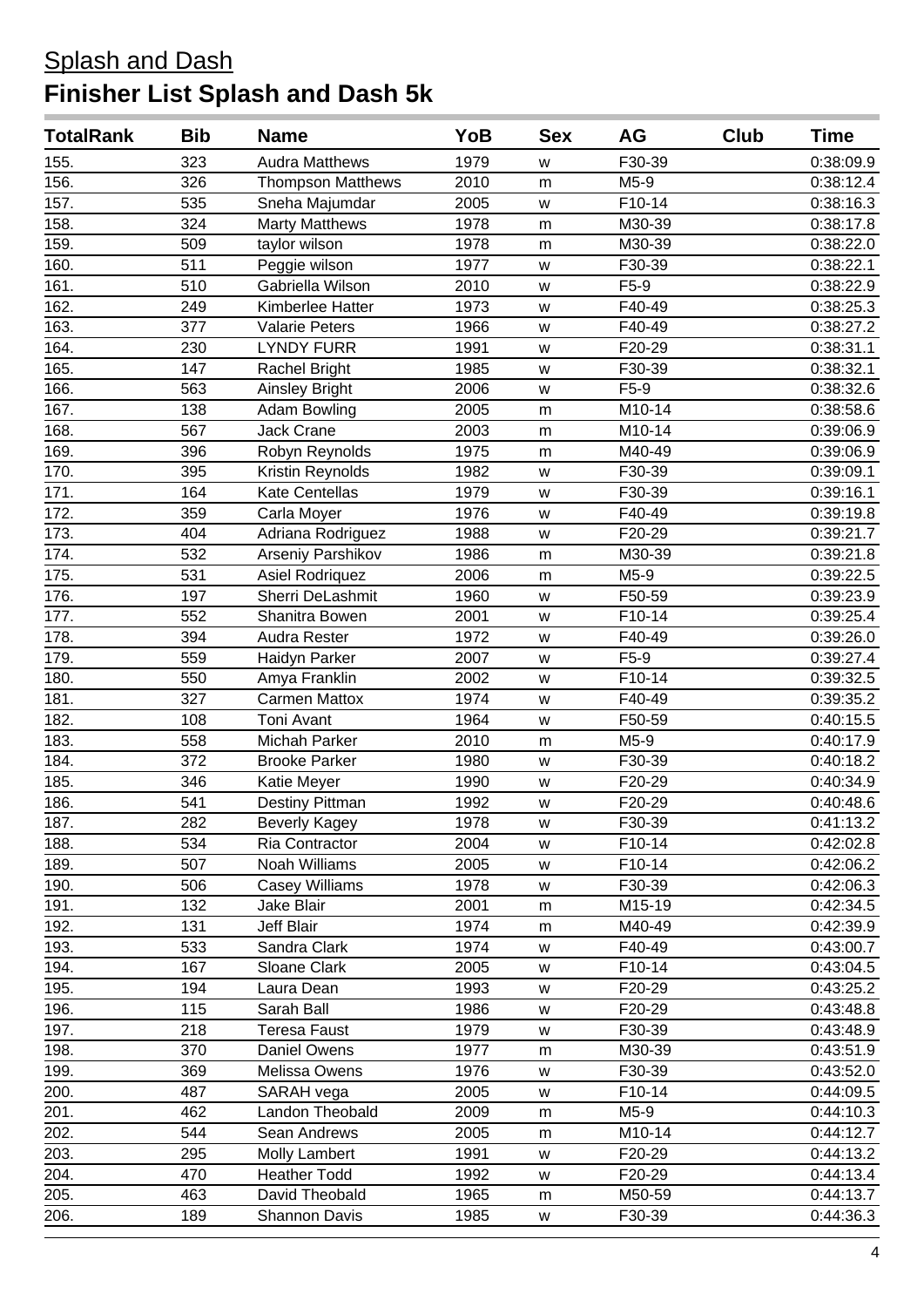| <b>TotalRank</b>   | <b>Bib</b> | <b>Name</b>               | YoB  | <b>Sex</b> | AG      | Club | <b>Time</b> |
|--------------------|------------|---------------------------|------|------------|---------|------|-------------|
| 207.               | 401        | Alexandra Ritchie         | 2007 | W          | $F5-9$  |      | 0:44:55.0   |
| 208.               | 142        | <b>Henry Bowling</b>      | 2012 | m          | $M0-4$  |      | 0:44:55.5   |
| 209.               | 140        | <b>Terra Bowling</b>      | 1978 | W          | F30-39  |      | 0:44:56.1   |
| 210.               | 488        | anna vega                 | 1998 | W          | F15-19  |      | 0:44:58.0   |
| 211.               | 486        | Bella vega                | 2007 | W          | $F5-9$  |      | 0:44:59.6   |
| $\overline{212}$ . | 186        | <b>Todd Davis</b>         | 1971 | m          | M40-49  |      | 0:45:03.6   |
| 213.               | 548        | Sarah Rowlett             | 1974 | W          | F40-49  |      | 0:45:25.9   |
| 214.               | 549        | <b>Taylor Frison</b>      | 2001 | W          | F10-14  |      | 0:45:26.6   |
| 215.               | 496        | <b>Jim Walker</b>         | 1978 | m          | M30-39  |      | 0:45:30.4   |
| 216.               | 494        | <b>Collins Walker</b>     | 2011 | W          | $F5-9$  |      | 0:45:30.7   |
| 217.               | 139        | Poppy Bowling             | 2008 | W          | F5-9    |      | 0:45:51.0   |
| 218.               | 141        | john Bowling              | 1973 | m          | M40-49  |      | 0:45:51.3   |
| 219.               | 226        | Michael Fudge             | 2010 | m          | M5-9    |      | 0:46:25.3   |
| 220.               | 388        | Larry Ramsey              | 1960 | m          | M50-59  |      | 0:47:25.6   |
| 221.               | 113        | Cason Ball                | 2009 | m          | M5-9    |      | 0:48:21.8   |
| 222.               | 195        | Macey Deaton              | 1989 | W          | F20-29  |      | 0:48:23.6   |
| 223.               | 485        | kendra vega               | 1972 | W          | F40-49  |      | 0:48:34.7   |
| 224.               | 209        | <b>Charles Edmondson</b>  | 2007 | m          | M5-9    |      | 0:48:43.7   |
| 225.               | 208        | Macey Edmondson           | 1976 | W          | F40-49  |      | 0:48:50.1   |
| 226.               | 513        | Melissa Wright            | 1966 | W          | F40-49  |      | 0:49:16.2   |
| 227.               | 448        | <b>Scottie Stauddy</b>    | 1942 | W          | F60-100 |      | 0:49:19.2   |
| 228.               | 243        | Matt Hague                | 1985 | m          | M30-39  |      | 0:49:19.3   |
| 229.               | 220        | Sara Ferguson             | 1990 | W          | F20-29  |      | 0:49:20.4   |
| 230.               | 515        | Dave Yolitz               | 1986 | ${\sf m}$  | M20-29  |      | 0:49:20.8   |
| 231.               | 221        | Waylon Ferguson           | 2010 | m          | M5-9    |      | 0:49:21.3   |
| 232.               | 328        | Sarah McAdoo              | 1988 | m          | M20-29  |      | 0:49:24.0   |
| 233.               | 293        | <b>Andrew Lafferty</b>    | 1975 | m          | M40-49  |      | 0:49:49.5   |
| 234.               | 355        | Jessica Moore             | 1991 | W          | F20-29  |      | 0:50:58.0   |
| 235.               | 160        | Stephamie Caryer          | 1970 | W          | F40-49  |      | 0:51:35.7   |
| 236.               | 393        | Romana Reid               | 1957 | W          | F50-59  |      | 0:51:36.5   |
| 237.               | 522        | Tommy McCauley            | 2010 | m          | M5-9    |      | 0:52:03.0   |
| 238.               | 521        | Anne McCauley             | 1978 | W          | F30-39  |      | 0:52:05.3   |
| 239.               | 520        | Michael McCauley          | 1978 | m          | M30-39  |      | 0:52:15.0   |
| 240.               | 523        | Sarah Jane McCauley       | 2012 | w          | $F0-4$  |      | 0:52:15.1   |
| 241.               | 501        | Lauren Weathers           | 1988 | W          | F20-29  |      | 0:52:25.3   |
| 242.               | 174        | Shivani Contractor        | 1977 | W          | F30-39  |      | 0:55:10.4   |
| 243.               | 536        | Anosha Contractor         | 2010 | W          | F5-9    |      | 0:55:29.4   |
| 244.               | 454        | <b>Emily Styles</b>       | 1981 | W          | F30-39  |      | 0:55:37.0   |
| 245.               | 566        | <b>Bree Gates</b>         | 1984 | W          | F30-39  |      | 0:55:38.7   |
| 246.               | 565        | <b>Kevin Gates</b>        | 1985 | m          | M30-39  |      | 0:55:39.0   |
| 247.               | 258        | Violet Hopper             | 2011 | W          | $F5-9$  |      | 0:56:07.3   |
| 248.               | 256        | Jeannie Hopper            | 1981 | W          | F30-39  |      | 0:56:08.0   |
| 249.               | 257        | Jeremy Hopper             | 2007 | m          | M5-9    |      | 0:56:09.0   |
| 250.               | 551        | Elijan Beene              | 2008 | m          | M5-9    |      | 0:56:10.8   |
| 251.               | 124        | Jeremiah Beene            | 1982 | m          | M30-39  |      | 0:56:13.2   |
| 252.               | 259        | <b>Brian Hopper</b>       | 1971 | m          | M40-49  |      | 0:56:14.5   |
| 253.               | 123        | Amy Beene                 | 1982 | W          | F30-39  |      | 0:56:18.4   |
| 254.               | 146        | <b>Ellouise Bridges</b>   | 2004 | W          | F10-14  |      | 0:56:32.6   |
| 255.               | 145        | <b>Marguerite Bridges</b> | 2006 | W          | $F5-9$  |      | 0:56:32.7   |
| 256.               | 562        | Claire Hodge              | 2004 | W          | F10-14  |      | 0:56:33.3   |
| 257.               | 561        | Shelba Whiteside          | 1951 | W          | F60-100 |      | 0:57:24.5   |
| 258.               | 430        | Wayne Shinault            | 1989 | m          | M20-29  |      | 0:58:39.6   |
|                    |            |                           |      |            |         |      |             |